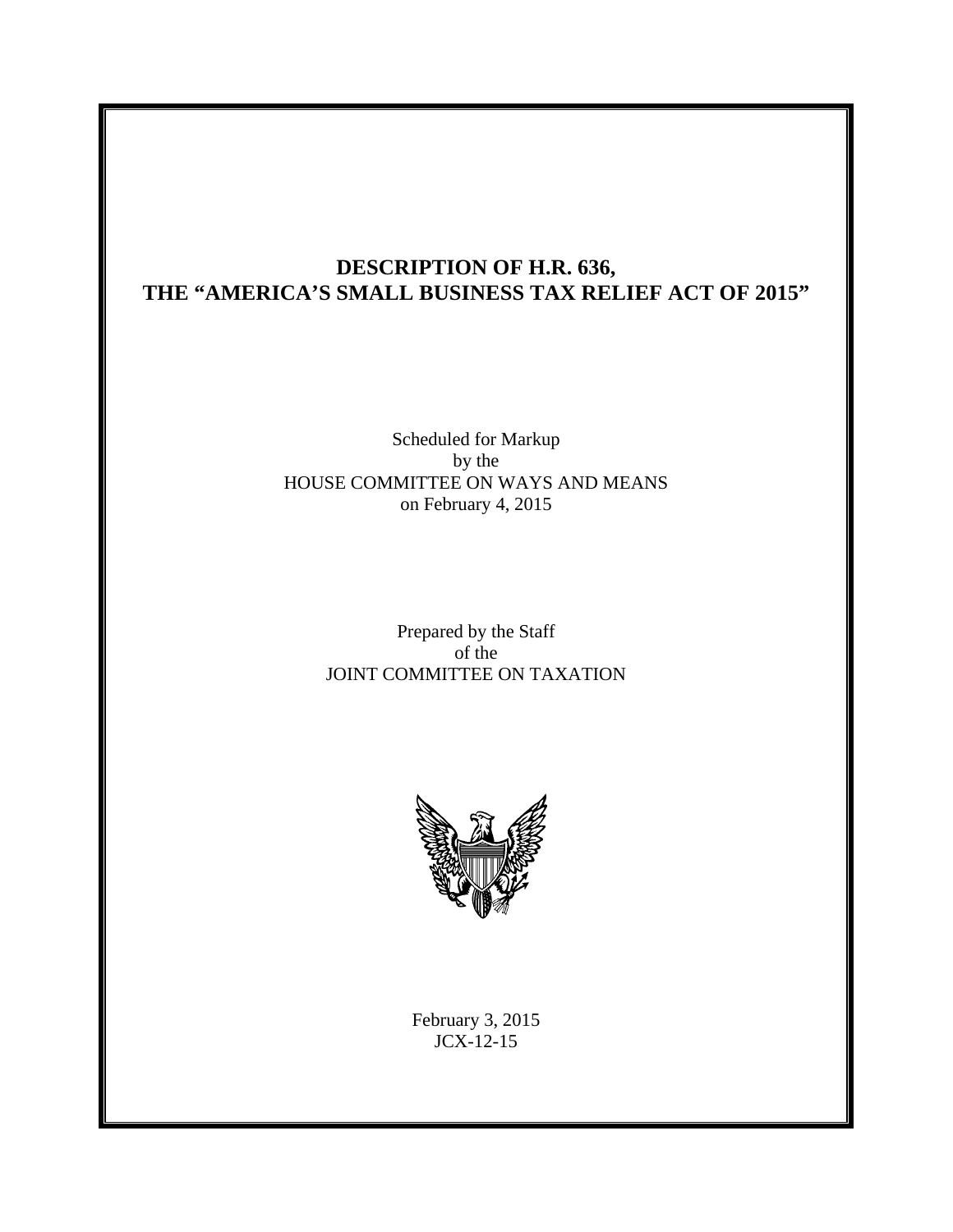## **CONTENTS**

| A. Expensing Certain Depreciable Business Assets for Small Business (sec. 179 of the |  |
|--------------------------------------------------------------------------------------|--|
|                                                                                      |  |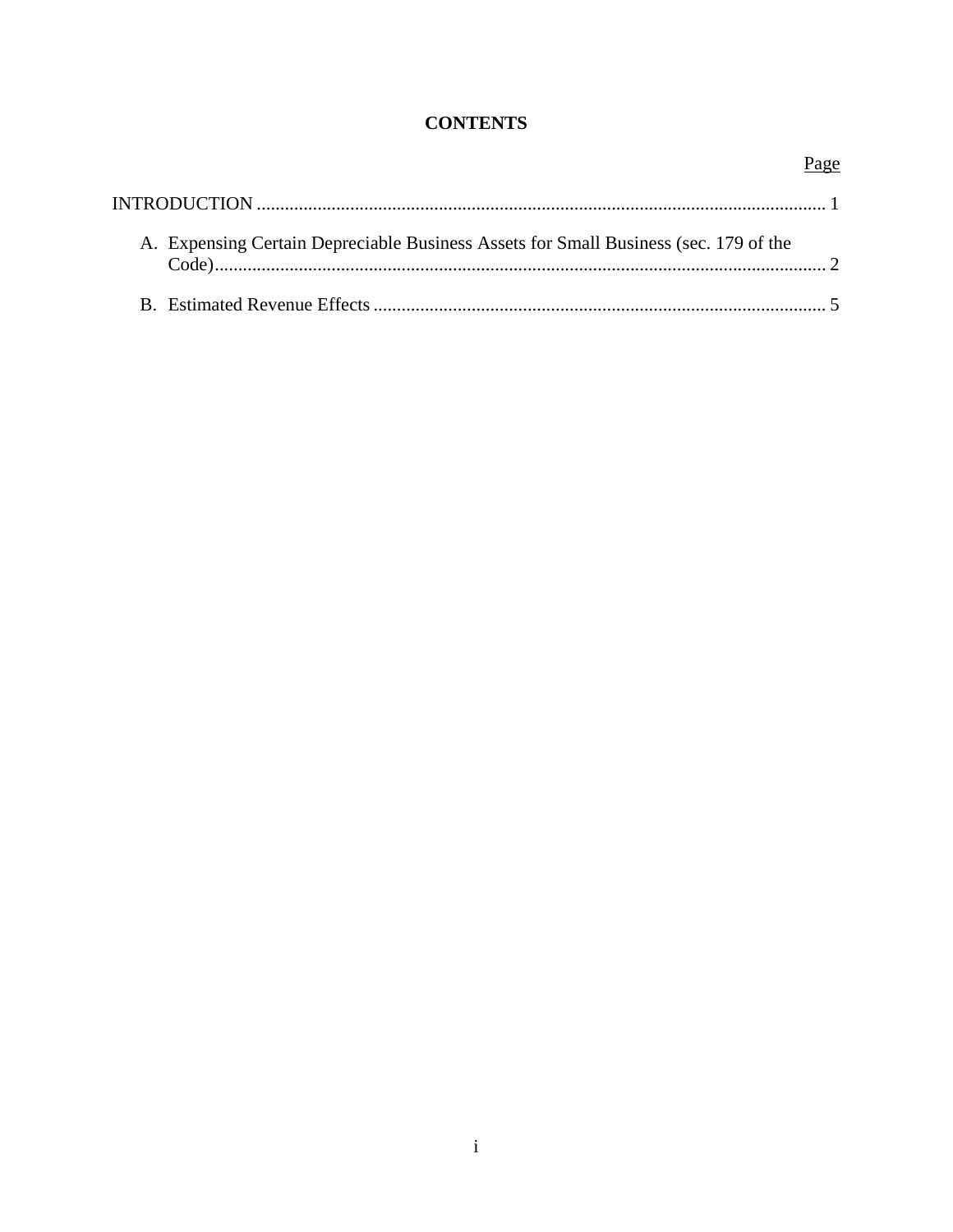#### **INTRODUCTION**

The House Committee on Ways and Means has scheduled a committee markup of H.R. 636, the "America's Small Business Tax Relief Act of 2015," on February 4, 2015. This document,<sup>1</sup> prepared by the staff of the Joint Committee on Taxation, provides a description of the bill.

<sup>&</sup>lt;sup>1</sup> This document may be cited as follows: Joint Committee on Taxation, *Description of H.R. 636, the "America's Small Business Tax Relief Act of 2015"* (JCX-12-15), February 3, 2015. This document can also be found on the Joint Committee on Taxation website at www.jct.gov.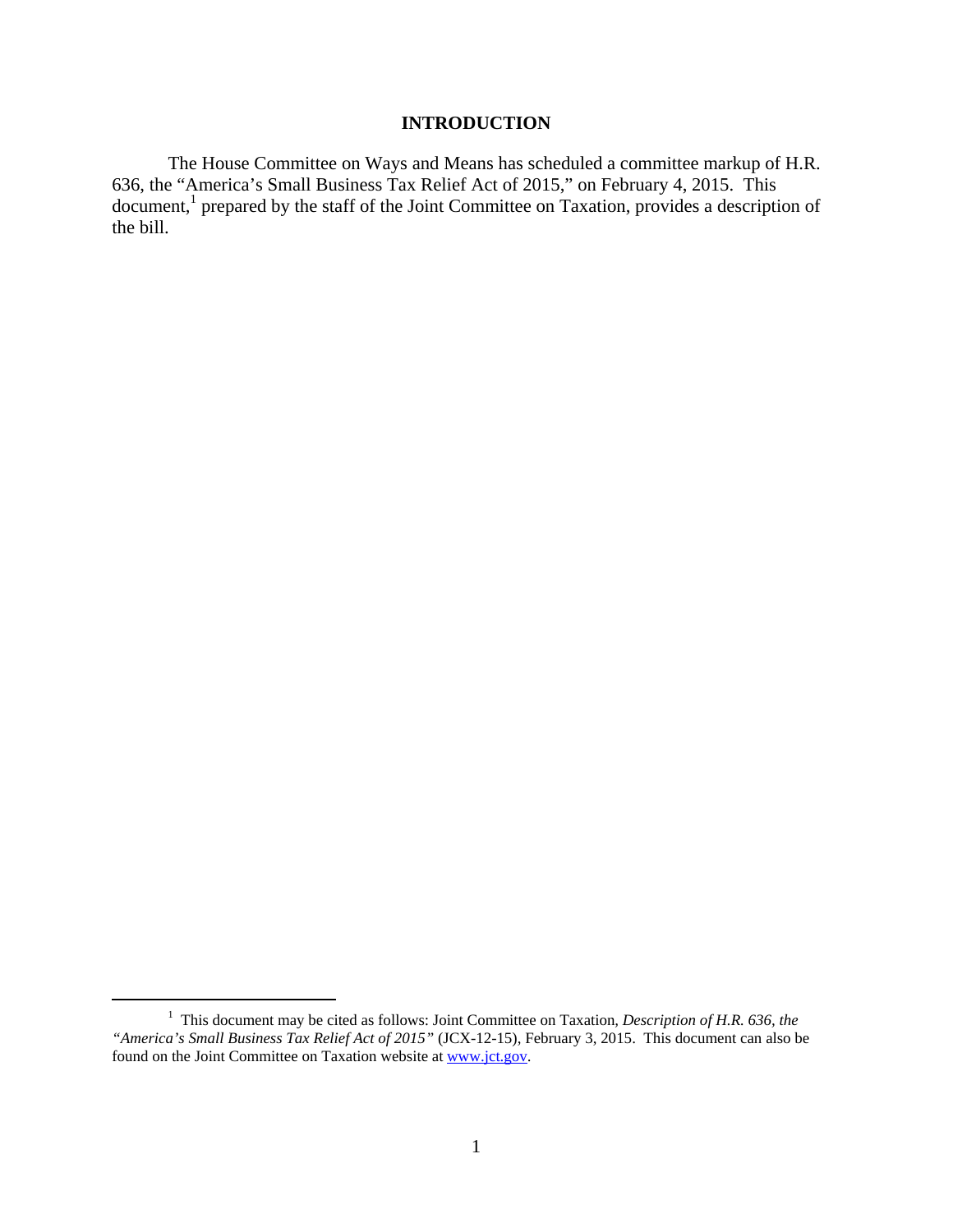#### **A. Expensing Certain Depreciable Business Assets for Small Business (sec. 179 of the Code)**

#### **Present Law**

A taxpayer may elect under section 179 to deduct (or "expense") the cost of qualifying property, rather than to recover such costs through depreciation deductions, subject to limitation. For taxable years beginning in 2014, the maximum amount a taxpayer may expense is \$500,000 of the cost of qualifying property placed in service for the taxable year.<sup>2</sup> The \$500,000 amount is reduced (but not below zero) by the amount by which the cost of qualifying property placed in service during the taxable year exceeds  $$2,000,000$ .<sup>3</sup> The  $$500,000$  and  $$2,000,000$  amounts are not indexed for inflation. In general, qualifying property is defined as depreciable tangible personal property that is purchased for use in the active conduct of a trade or business.4 Qualifying property excludes investments in air conditioning and heating units.<sup>5</sup> For taxable years beginning before 2015, qualifying property also includes off-the-shelf computer software and qualified real property (*i.e.*, qualified leasehold improvement property, qualified restaurant property, and qualified retail improvement property).<sup>6</sup> Of the \$500,000 expense amount available under section 179, the maximum amount available with respect to qualified real property is  $$250,000$  for each taxable year.<sup>7</sup>

For taxable years beginning in 2015 and thereafter, a taxpayer may elect to deduct up to \$25,000 of the cost of qualifying property placed in service for the taxable year, subject to limitation. The \$25,000 amount is reduced (but not below zero) by the amount by which the cost of qualifying property placed in service during the taxable year exceeds \$200,000. The \$25,000 and \$200,000 amounts are not indexed for inflation. In general, qualifying property is defined as depreciable tangible personal property (not including off-the-shelf computer software, qualified real property, or air conditioning and heating units) that is purchased for use in the active conduct of a trade or business.

<sup>&</sup>lt;sup>2</sup> For the years 2003 through 2006, the relevant dollar amount is \$100,000 (indexed for inflation); in 2007, the dollar limitation is \$125,000; for the 2008 and 2009 years, the relevant dollar amount is \$250,000; and for the years 2010 through 2013, the relevant dollar limitation is \$500,000. Sec. 179(b)(1).

 $3$  For the years 2003 through 2006, the relevant dollar amount is \$400,000 (indexed for inflation); in 2007, the dollar limitation is \$500,000; for the 2008 and 2009 years, the relevant dollar amount is \$800,000; and for the years 2010 through 2013, the relevant dollar limitation is \$2,000,000. Sec. 179(b)(2).

<sup>&</sup>lt;sup>4</sup> Passenger automobiles subject to the section 280F limitation are eligible for section 179 expensing only to the extent of the dollar limitations in section 280F. For sport utility vehicles above the 6,000 pound weight rating, which are not subject to the limitation under section 280F, the maximum cost that may be expensed for any taxable year under section 179 is \$25,000. Sec. 179(b)(5).

 $5$  Sec. 179(d)(1) flush language.

<sup>&</sup>lt;sup>6</sup> Sec. 179(d)(1)(A)(ii) and (f).

<sup>&</sup>lt;sup>7</sup> Sec. 179(f)(3).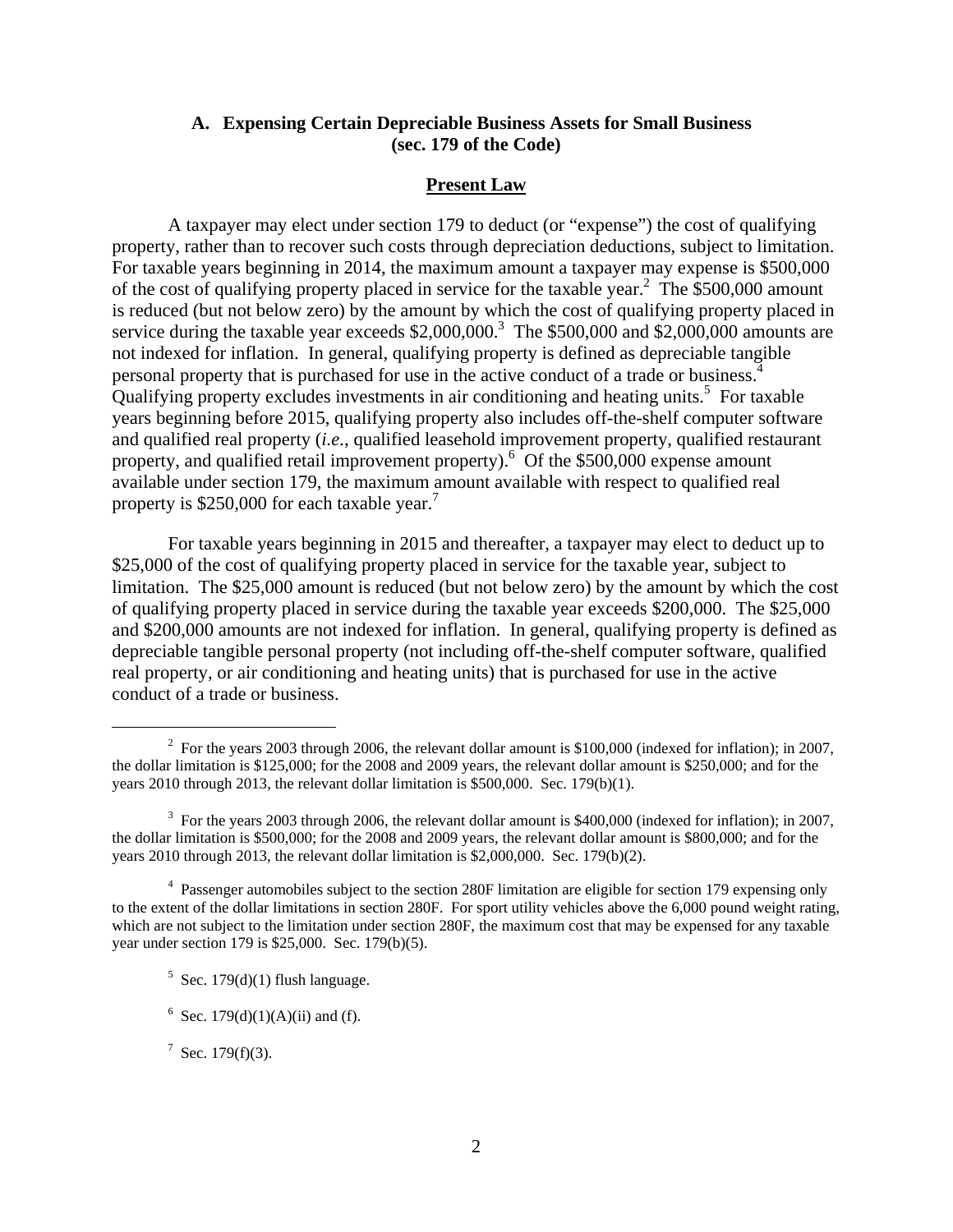The amount eligible to be expensed for a taxable year may not exceed the taxable income for such taxable year that is derived from the active conduct of a trade or business (determined without regard to this provision). $8$  Any amount that is not allowed as a deduction because of the taxable income limitation may be carried forward to succeeding taxable years (subject to limitations). However, amounts attributable to qualified real property that are disallowed under the trade or business income limitation may only be carried over to taxable years in which the definition of eligible section 179 property includes qualified real property.<sup>9</sup> Thus, if a taxpayer's section 179 deduction for 2013 with respect to qualified real property is limited by the taxpayer's active trade or business income, such disallowed amount may be carried over to 2014. Any such carryover amounts that are not used in 2014 are treated as property placed in service in 2014 for purposes of computing depreciation. That is, the unused carryover amount from 2013 is considered placed in service on the first day of the 2014 taxable year.<sup>10</sup>

No general business credit under section 38 is allowed with respect to any amount for which a deduction is allowed under section  $179<sup>11</sup>$  If a corporation makes an election under section 179 to deduct expenditures, the full amount of the deduction does not reduce earnings and profits. Rather, the expenditures that are deducted reduce corporate earnings and profits ratably over a five-year period.<sup>12</sup>

An expensing election is made under rules prescribed by the Secretary.<sup>13</sup> In general, any election or specification made with respect to any property may not be revoked except with the consent of the Commissioner. However, an election or specification under section 179 may be revoked by the taxpayer without consent of the Commissioner for taxable years beginning after 2002 and before  $2015.<sup>14</sup>$ 

  $8$  Sec. 179(b)(3).

<sup>10</sup> For example, assume that during 2013, a company's only asset purchases are section 179-eligible equipment costing \$100,000 and qualifying leasehold improvements costing \$200,000. Assume the company has no other asset purchases during 2013, and has a taxable income limitation of \$150,000. The maximum section 179 deduction the company can claim for 2013 is \$150,000, which is allocated pro rata between the properties, such that the carryover to 2014 is allocated \$100,000 to the qualified leasehold improvements and \$50,000 to the equipment.

Assume further that in 2014, the company had no asset purchases and had no taxable income. The \$100,000 carryover from 2013 attributable to qualified leasehold improvements is treated as placed in service as of the first day of the company's 2014 taxable year under section 179(f)(4)(C). The \$50,000 carryover allocated to equipment is carried over to 2014 under section 179(b)(3)(B).

 $11$  Sec. 179(d)(9).

- <sup>12</sup> Sec. 312(k)(3)(B).
- $13$  Sec. 179(c)(1).
- <sup>14</sup> Sec. 179(c)(2).

 $9$  Section 179(f)(4) details the special rules that apply to disallowed amounts with respect to qualified real property.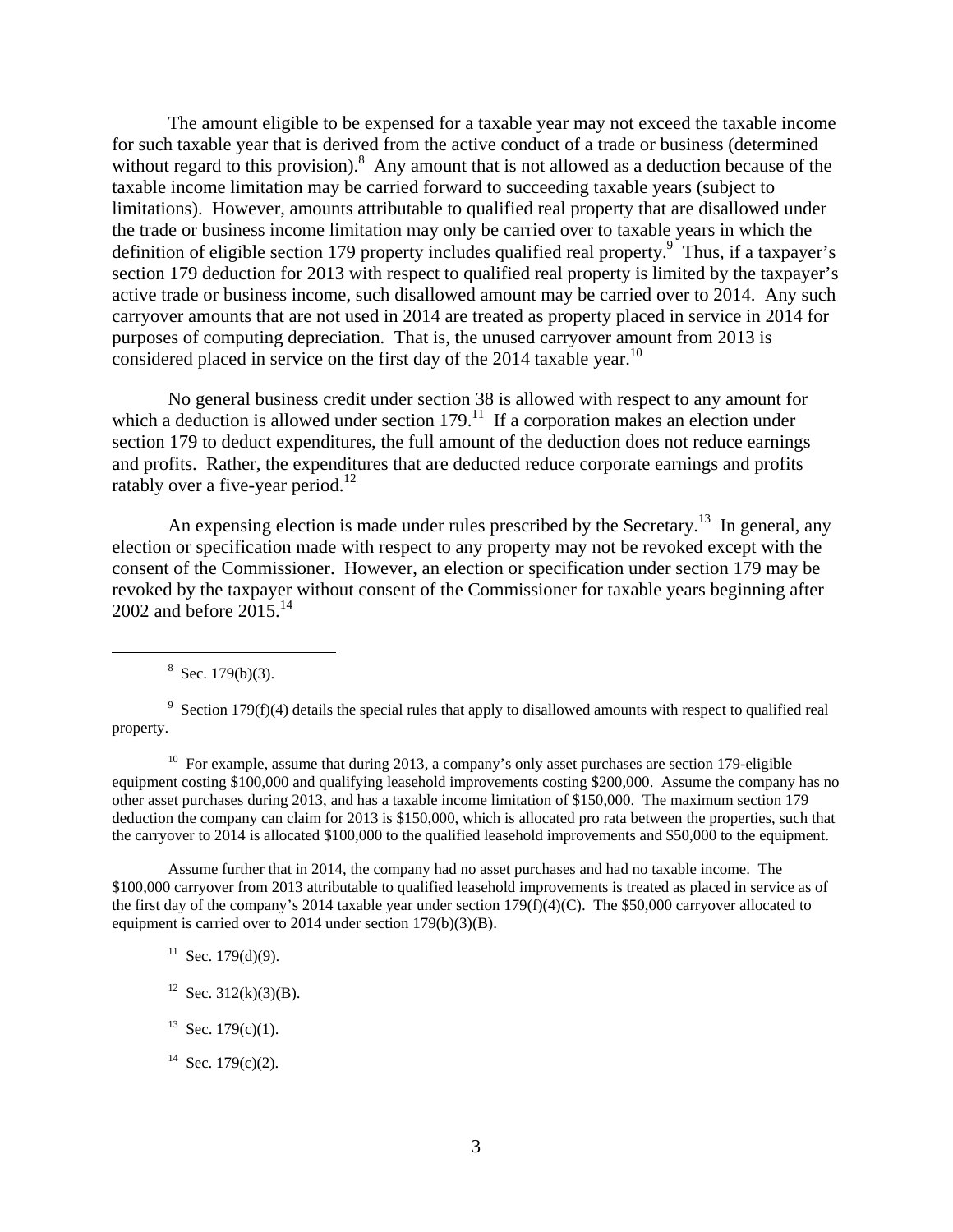#### **Description of Proposal**

The proposal provides that the maximum amount a taxpayer may expense, for taxable years beginning after 2014, is \$500,000 of the cost of qualifying property placed in service for the taxable year. The \$500,000 amount is reduced (but not below zero) by the amount by which the cost of qualifying property placed in service during the taxable year exceeds \$2,000,000. The \$500,000 and \$2,000,000 amounts are indexed for inflation for taxable years beginning after 2015.

In addition, the proposal makes permanent the treatment of off-the-shelf computer software as qualifying property. The proposal also makes permanent the treatment of qualified real property as eligible section 179 property and removes the limitation related to the amount of section 179 property that may be attributable to qualified real property for taxable years beginning after 2014. Further, the proposal strikes the flush language in section 179(d)(1) that excludes air conditioning and heating units from the definition of qualifying property.

The proposal also makes permanent the permission granted to a taxpayer to revoke without the consent of the Commissioner any election, and any specification contained therein, made under section 179.

The proposal exempts any budgetary effects from the PAYGO scorecards under the Statutory Pay-As-You-Go Act of 2010.

#### **Effective Date**

The proposal applies to taxable years beginning after December 31, 2014.